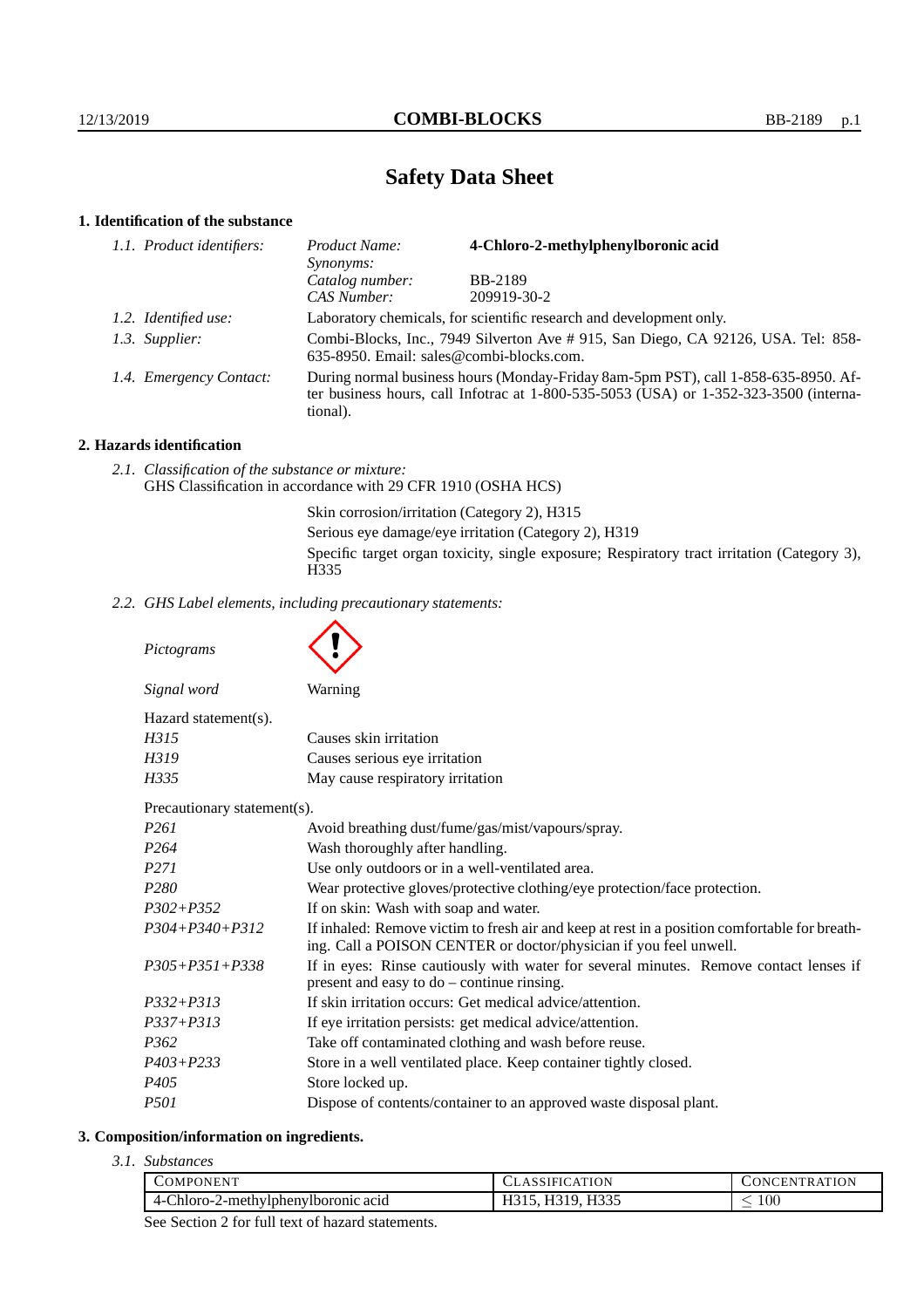## **4. First aid measures**

*4.1. Description of first aid measures.*

| General advice:          | Consult a physician. Show this safety data sheet to the doctor in attendance. Move out of<br>dangerous area.                                         |
|--------------------------|------------------------------------------------------------------------------------------------------------------------------------------------------|
| If inhaled:              | Remove victim to fresh air and keep at rest in a position comfortable for breathing. Call a<br>POISON CENTER or doctor/physician if you feel unwell. |
| In case of skin contact: | Wash with soap and water.                                                                                                                            |
| In case of eve contact:  | Rinse cautiously with water for several minutes. Remove contact lenses if present and<br>easy to $do$ – continue rinsing.                            |
| If swallowed:            | Wash out mouth with copious amounts of water for at least 15 minutes. Seek medical<br>attention.                                                     |

- *4.2. Most important symptoms and effects, both acute and delayed:* See Section 2.2 and/or in Section 11.
- *4.3. Indication of any immediate medical attention and special treatment needed:* No data.

#### **5. Fire fighting measures**

- *5.1. Extinguishing media:* Use dry sand, dry chemical or alcohol-resistant foam for extinction.
- *5.2. Special hazards arising from the substance or mixture:* Carbon monoxide, hydrogen chloride.
- *5.3. Advice for firefighters:* Wear self-contained breathing apparatus for firefighting if necessary.
- *5.4. Further information:* No data available.

#### **6. Accidental release measures**

- *6.1. Personal precautions, protective equipment and emergency procedures:* Ensure adequate ventilation. Use personal protective equipment.
- *6.2. Environmental precautions:* Should not be released into the environment. See Section 12 for additional ecological information.
- *6.3. Methods and materials for containment and cleaning up:* Sweep up or vacuum up spillage and collect in suitable container for disposal.
- *6.4. Reference to other sections:* Refer to protective measures listed in Sections 8 and 13.

#### **7. Handling and storage**

- *7.1. Precautions for safe handling:* Avoid contact with skin and eyes. Avoid inhalation of vapour or mist. Keep away from sources of ignition - No smoking. Take measures to prevent the build up of electrostatic charge. For precautions see section 2.2.
- *7.2. Conditions for safe storage, including any incompatibilities:* Store refrigerated. Keep container tightly closed in a dry and well-ventilated place. Containers which are opened must be carefully resealed and kept upright to prevent leakage.
- *7.3. Specific end use(s):* Laboratory chemicals, for scientific research and development only.

#### **8. Exposure Controls / Personal protection**

*8.1. Control parameters:*

*Components with workplace control parameters:* Contains no substances with occupational exposure limit values.

*8.2. Exposure controls:*

*Appropriate engineering controls:* Ensure that eyewash stations and safety showers are close to the workstation location. Ensure adequate ventilation, especially in confined areas. Use only under a chemical fume hood.

*Personal protective equipment:*

| Eye/face protection: | Wear appropriate protective eyeglasses or chemical safety goggles as described by OSHA's<br>eye and face protection regulations in 29 CFR 1910.133 or European Standard EN166.                                                                                                                                         |
|----------------------|------------------------------------------------------------------------------------------------------------------------------------------------------------------------------------------------------------------------------------------------------------------------------------------------------------------------|
| Skin protection:     | Handle with gloves. Gloves must be inspected prior to use. Use proper glove removal<br>technique (without touching glove's outer surface) to avoid skin contact with this product.<br>Dispose of contaminated gloves after use in accordance with applicable laws and good<br>laboratory practices. Wash and dry hands |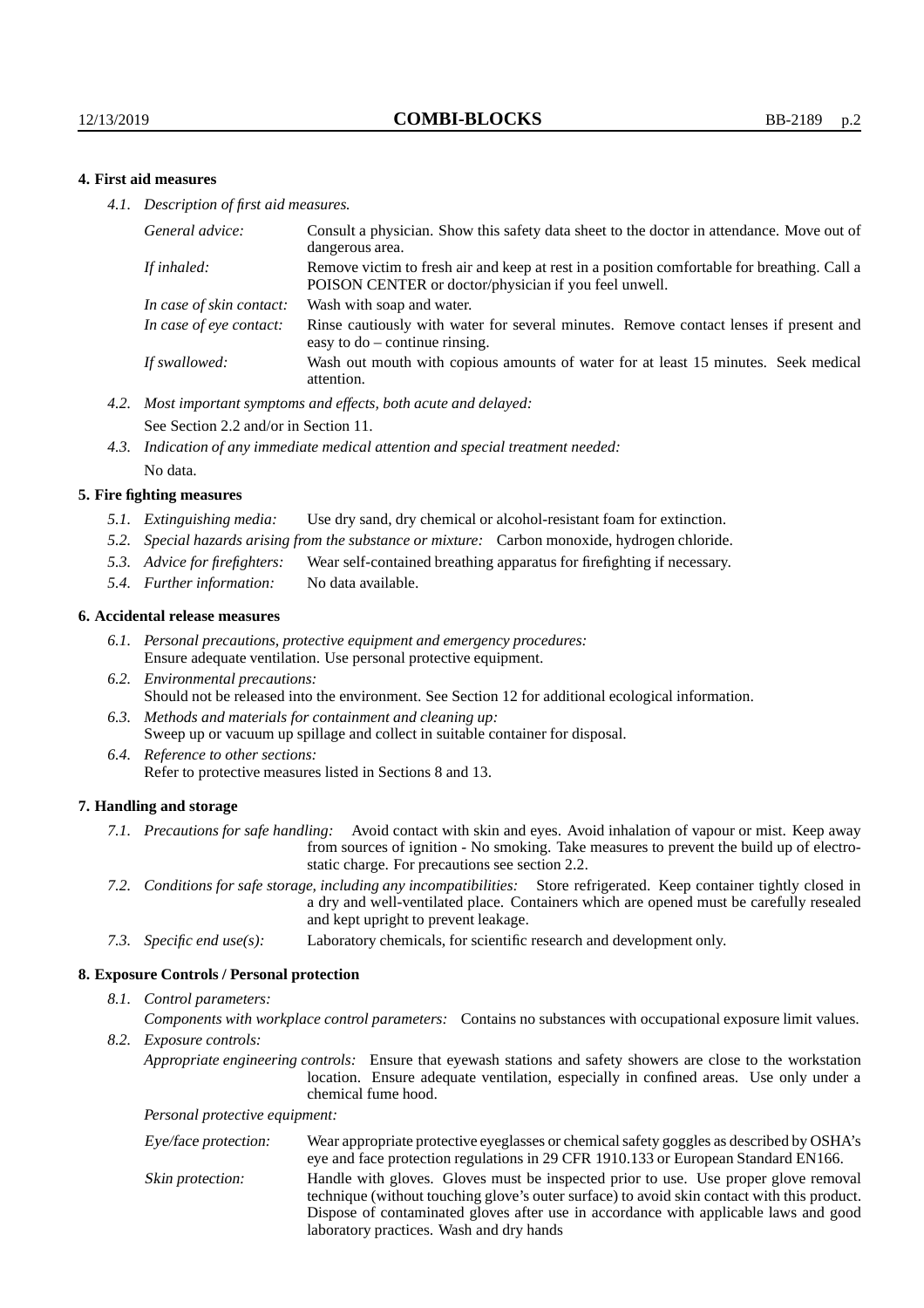| <b>Body Protection:</b> |         | Complete suit protecting against chemicals, Flame retardant antistatic protective clothing.                       |
|-------------------------|---------|-------------------------------------------------------------------------------------------------------------------|
|                         |         | The type of protective equipment must be selected according to the concentration and                              |
|                         |         | amount of the dangerous substance at the specific workplace.                                                      |
| Respiratory protection: |         | No protective equipment is needed under normal use conditions.                                                    |
|                         |         | Control of environmental exposure: Prevent further leakage or spillage if safe to do so. Do not let product enter |
|                         | drains. |                                                                                                                   |

## **9. Physical and chemical properties**

*9.1. Information on basic physical and chemical properties*

| (a)     | Appearance:                                   | Solid          |
|---------|-----------------------------------------------|----------------|
| (b)     | Odour:                                        | No data        |
| (c)     | Odour Threshold:                              | No data        |
| (d)     | pH:                                           | No data        |
| (e)     | Melting point/freezing point:                 | $180 - 210$ °C |
| (f)     | Initial boiling point and boiling range:      | No data        |
| (g)     | Flash point:                                  | No data        |
| (h)     | Evaporatoin rate:                             | No data        |
| (i)     | Flammability (solid, gas):                    | No data        |
| (j)     | Upper/lower flammability or explosive limits: | No data        |
| (k)     | Vapour pressure:                              | No data        |
| (1)     | Vapour density:                               | No data        |
| (m)     | Relative density:                             | No data        |
| (n)     | Water solubility:                             | No data        |
| $\circ$ | Partition coefficient: n-octanol/water:       | No data        |
| (p)     | Auto-ignition:                                | No data        |
| (q)     | Decomposition temperature:                    | No data        |
| (r)     | Viscosity:                                    | No data        |
| (s)     | Explosive properties:                         | No data        |
| (t)     | Oxidizing properties:                         | No data        |

*9.2. Other safety information:*

| Formula          | $C_7H_8BCIO_2$ |
|------------------|----------------|
| Molecular weight | 170.4          |
| CAS Number       | 209919-30-2    |

## **10. Stability and reactivity**

- *10.1. Reactivity* No data
- *10.2. Chemical stability* Stable under recommended storage conditions.
- *10.3. Possibility of hazardous reactions* No data
- *10.4. Conditions to avoid*
- *10.5. Incompatible material* No data.
- *10.6. Hazardous decomposition products:*

Hazardous decomposition products formed under fire conditions: Carbon monoxide, hydrogen chloride. Other decomposition products: No data In the event of fire: See Section 5.

## **11. Toxicological information**

*11.1 Information on toxicological effects*

| Acute toxicity:                    | ,,                                |
|------------------------------------|-----------------------------------|
| Skin irritation/corrosion:         | No data available.                |
| Eye damage/irritation:             | Causes serious eye irritation.    |
| Respiratory or skin sensitization: | May cause respiratory irritation. |
| Germ cell mutagenicity:            | No data available.                |
| Carcinogenicity:                   | No data available.                |
| Reproductive toxicity:             | No data available.                |